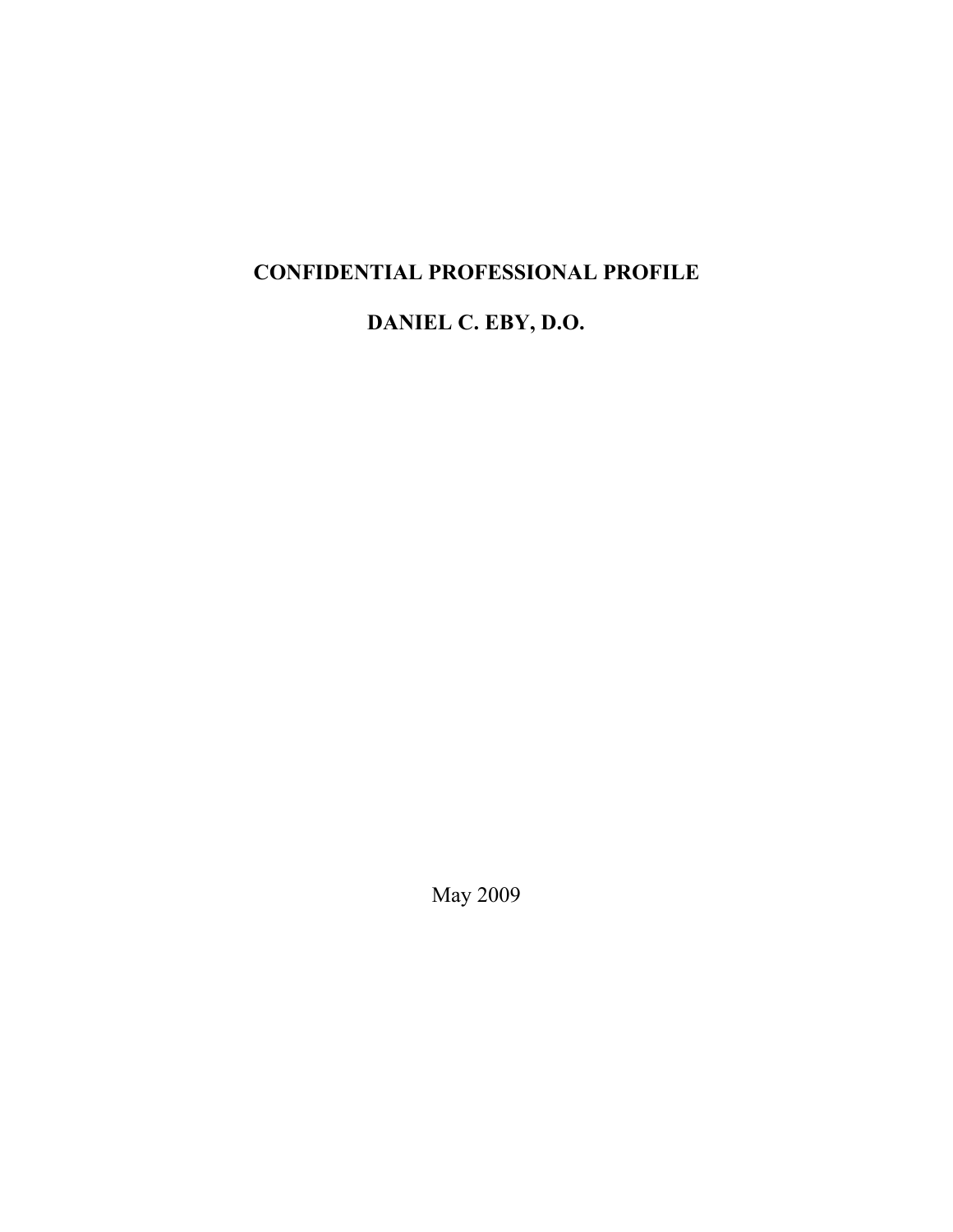## CURRICULUM VITAE

| Daniel C. Eby, D.O.                                                                       |                                                                                                                                                                       |                                                                                                                                                                                    |  |
|-------------------------------------------------------------------------------------------|-----------------------------------------------------------------------------------------------------------------------------------------------------------------------|------------------------------------------------------------------------------------------------------------------------------------------------------------------------------------|--|
| Jasper, IN 47546<br>812-482-7441 (Office)<br>812-481-1117 (Home)<br>812-481-0741 (Beeper) | 721 W. $13^{th}$ Street, Suite 121                                                                                                                                    |                                                                                                                                                                                    |  |
| Personal:                                                                                 | Born:<br>Birthplace:<br>Marital Status:                                                                                                                               | December 6, 1962<br>Monroe, MI<br>Married (Linda Hanekamp, D.O.)                                                                                                                   |  |
| <b>Undergraduate Education:</b><br>1985                                                   | Hillsdale College, Hillsdale, MI<br>B.S. in Biology                                                                                                                   |                                                                                                                                                                                    |  |
| Medical School:<br>1990                                                                   | Chicago College of Osteopathic Medicine<br>Chicago, IL, D.O.                                                                                                          |                                                                                                                                                                                    |  |
| Internship:<br>1991                                                                       | Chicago College of Osteopathic Medicine<br>Chicago, IL                                                                                                                |                                                                                                                                                                                    |  |
| Residency:                                                                                | Chicago College of Osteopathic Medicine<br>Chicago, IL<br>Orthopaedic Surgery                                                                                         |                                                                                                                                                                                    |  |
| Affiliates:                                                                               | Northwestern University - Hand Surgery<br>University of Chicago – Pediatric Orthopaedics<br>Little Company of Mary Hospital – Hand, Spine and General<br>Orthopaedics |                                                                                                                                                                                    |  |
|                                                                                           | Certifications and Licensure:<br>Medical Licensure – State of Indiana<br>Basic AO Course, Los Angeles, CA 1994                                                        | American Osteopathic Board of Orthopedic Surgery Recertified 2007<br>Board Eligibility (Orthopaedic Surgery) July 1995<br>Diplomate, National Board of Osteopathic Examiners, 1991 |  |